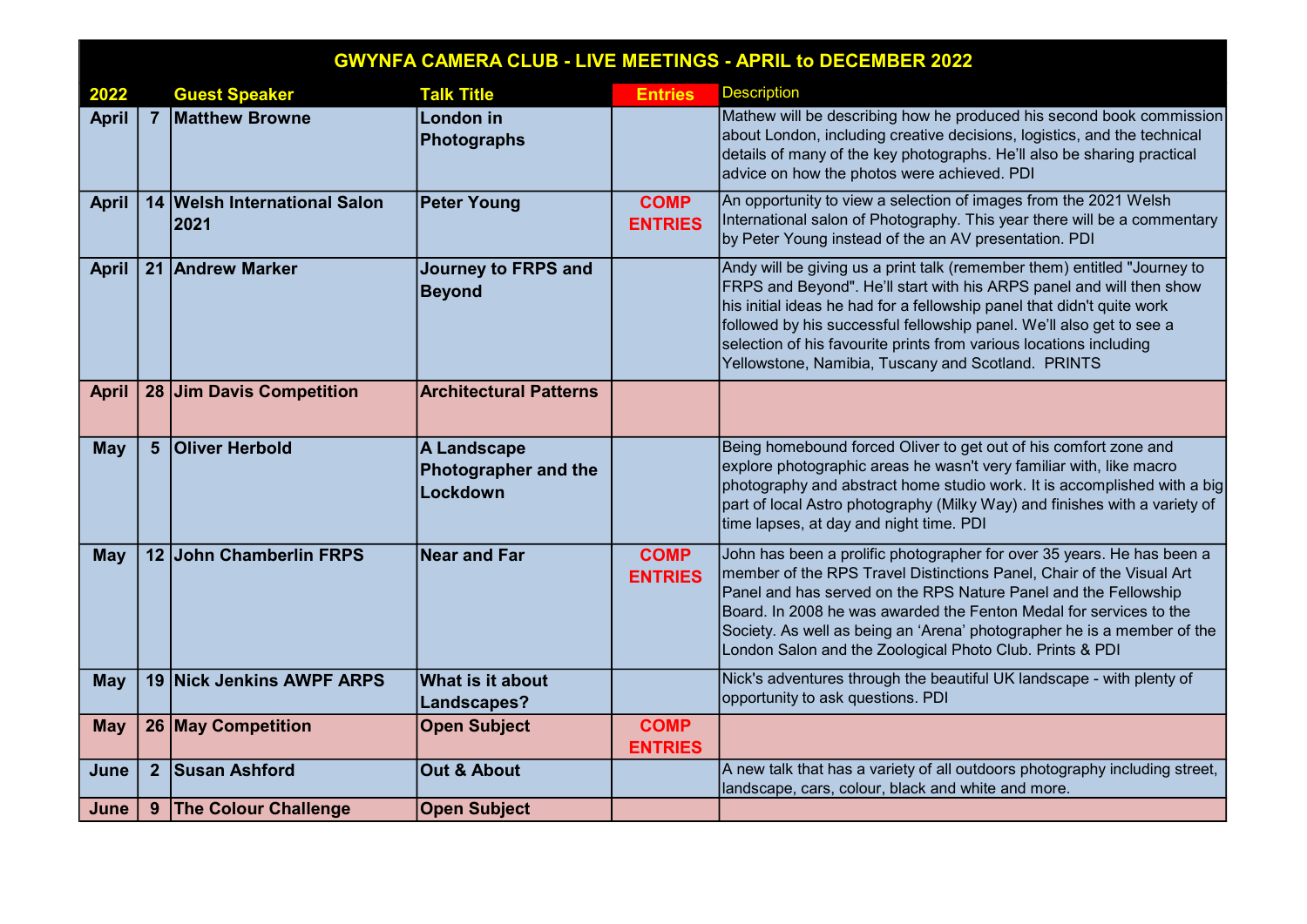| June        | 16 Liz Harris                                                 | Myanmar                                     | <b>COMP</b><br><b>ENTRIES</b> | Our good friend Liz will be showing us some amazing images from her<br>2019 adventure in the largest country in mainland Soth East Asia,<br>Myanmar. PDI                                                                                                                                                                                                                                                                                                                                                   |
|-------------|---------------------------------------------------------------|---------------------------------------------|-------------------------------|------------------------------------------------------------------------------------------------------------------------------------------------------------------------------------------------------------------------------------------------------------------------------------------------------------------------------------------------------------------------------------------------------------------------------------------------------------------------------------------------------------|
| June        | 23 Tony Worobiec                                              | <b>Abandoned America</b>                    |                               | Abandoned America" is drawn from two books Tony has had published<br>on the savagely depopulating areas of the High Plains of America, the<br>first was titled "Ghosts in the Wilderness", the second is called<br>"Abandoned on the Plains". In each of these books he shows images of<br>abandoned schools, churches and homes, many still littered with the<br>belongings of those who had lived there, toys, books, furniture, clothes,<br>all adding to that inevitable sense of pathos. Prints & PDI |
| June        | 30 June Competition for the<br><b>President's Trophy</b>      | <b>Open Subject</b>                         |                               |                                                                                                                                                                                                                                                                                                                                                                                                                                                                                                            |
|             | <b>SUMMER BREAK</b>                                           |                                             |                               |                                                                                                                                                                                                                                                                                                                                                                                                                                                                                                            |
| <b>Sept</b> | 1 Alec Stewart                                                | An Evening with Mr.<br>Chairman             | <b>COMP</b><br><b>ENTRIES</b> | Alec will be showing us a selection of images from his latest projects.<br><b>PDI</b>                                                                                                                                                                                                                                                                                                                                                                                                                      |
| <b>Sept</b> | 8 David Jenner                                                | Night & Day<br><b>Panoramas + Portfolio</b> |                               | A walk through David's photographic career with the first half focusing on<br>his unique Night & Day panoramas which capture a whole day in one<br>image. The second half is dedicated to many of his other award winning<br>images accompanied by many humorous anecdotes. Prints                                                                                                                                                                                                                         |
| <b>Sept</b> | 15 The Mono Challenge for the<br><b>Colin Williams Trophy</b> | <b>Open Subject</b>                         | <b>COMP</b><br><b>ENTRIES</b> |                                                                                                                                                                                                                                                                                                                                                                                                                                                                                                            |
| <b>Sept</b> | 22 Gabor Horvath                                              | Aquarium<br>Photography in<br>Practice      |                               | A practical presentation of the know-hows of aquarium photography.<br>Gabor is a regular contributor to 'Practical Fishkeeping' magazine and<br>regularly produces stunning image photographed in tanks. Tonight he<br>shares the secrets of how to achieve such images. In a first for Gwynfa,<br>he will be bringing tanks and fish to photograph on a tethered camera so<br>we can all see the results on screen. You'll also be able to have a go so<br><b>BRING YOUR CAMERAS!</b>                     |
| <b>Sept</b> | 29 September Competition                                      | <b>Open Subject</b>                         |                               |                                                                                                                                                                                                                                                                                                                                                                                                                                                                                                            |
| Oct         | 6   TBC                                                       | <b>TBC</b>                                  |                               | To be confirmed                                                                                                                                                                                                                                                                                                                                                                                                                                                                                            |
| Oct         | 13 Cate Barrow                                                | <b>British Wildlife</b>                     | <b>COMP</b><br><b>ENTRIES</b> | Cate will be showing us the latest edition of her British Wildlife talk which<br>has many new images for us to enjoy. PDI                                                                                                                                                                                                                                                                                                                                                                                  |
| Oct         | $20$ TBC                                                      | <b>TBC</b>                                  |                               | To be confirmed                                                                                                                                                                                                                                                                                                                                                                                                                                                                                            |
| Oct         | 27 Open Comp                                                  | <b>Julie Kaye</b>                           |                               |                                                                                                                                                                                                                                                                                                                                                                                                                                                                                                            |
| <b>Nov</b>  | 3 Peter Crane ARPS                                            | <b>Street Photography My</b><br><b>Way</b>  |                               | Peter will be sharing not only his wonderful 'street' imges, but giving us<br>an insight into his strategy for achieving them. Prints & PDI                                                                                                                                                                                                                                                                                                                                                                |